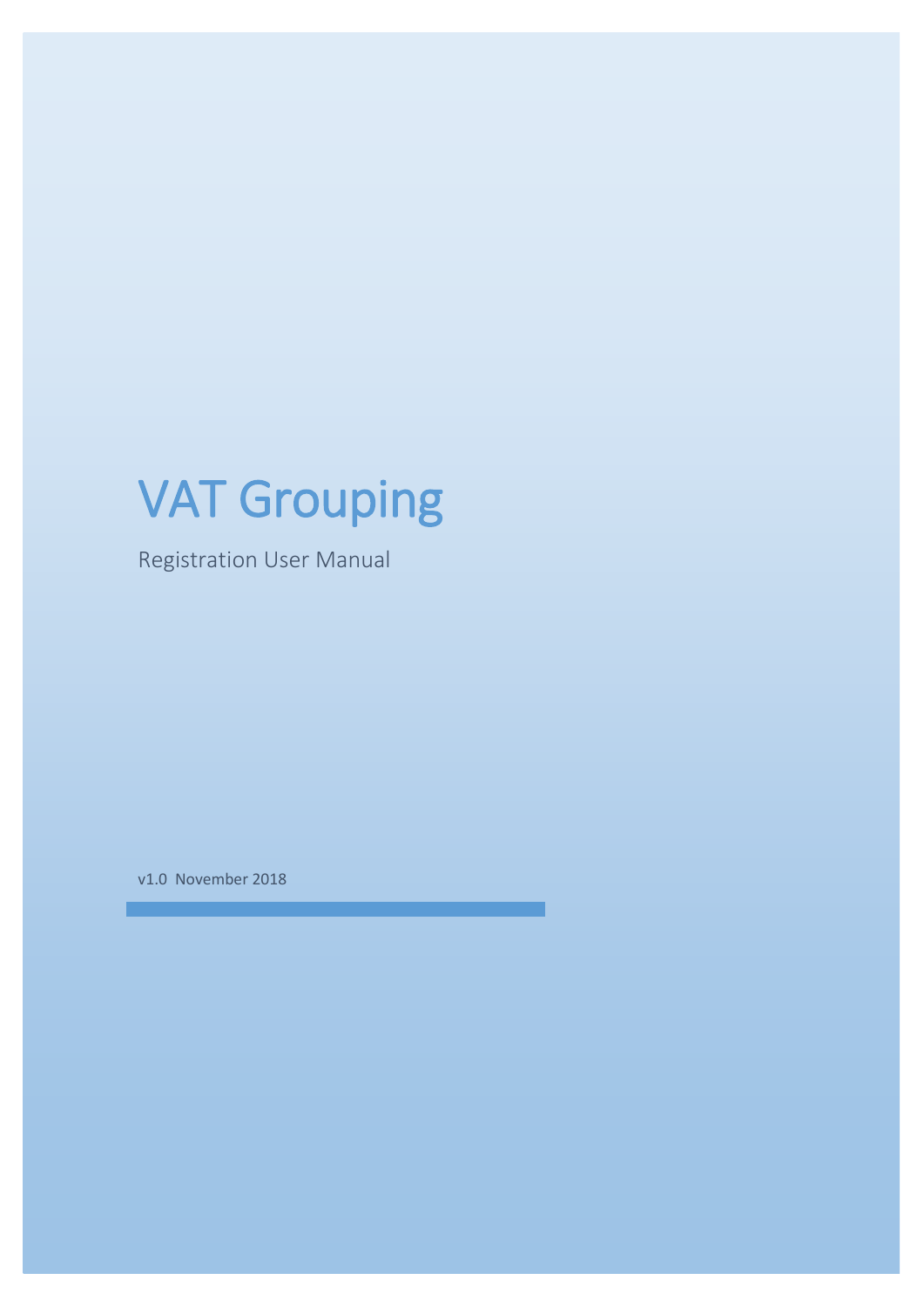## Contents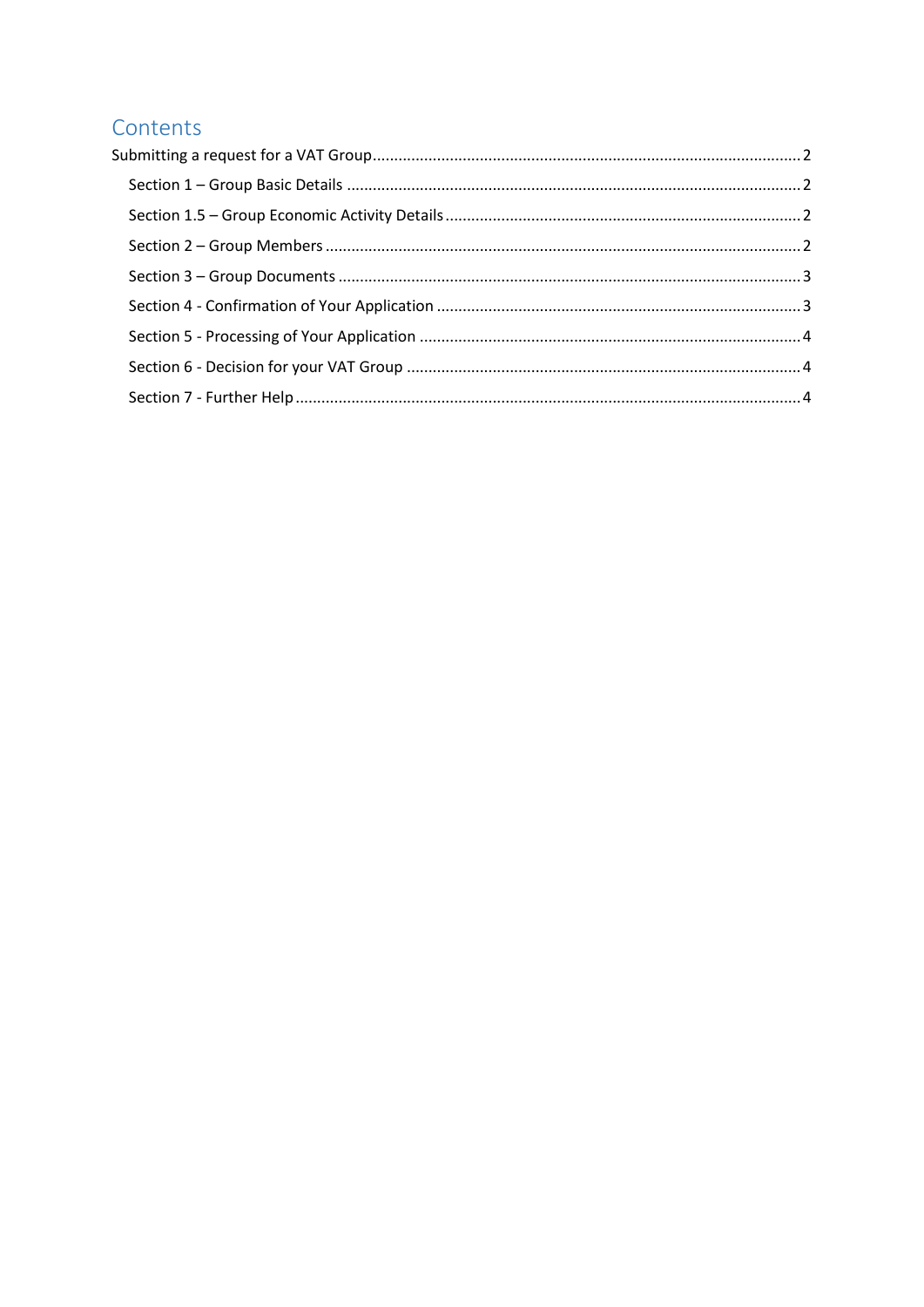## <span id="page-2-0"></span>Submitting a request for a VAT Group

#### **Vat Group Request**

| <b>Section 1 - Group Details</b>                                                                                                       |                                 |                           |                                            |                                                           |  |  |  |
|----------------------------------------------------------------------------------------------------------------------------------------|---------------------------------|---------------------------|--------------------------------------------|-----------------------------------------------------------|--|--|--|
| <b>Group Name</b>                                                                                                                      |                                 |                           | Replicate Group Address to Mailing address | $\blacktriangledown$                                      |  |  |  |
| Group Address: - Building Name                                                                                                         |                                 |                           | Mailing Address - Building Name            |                                                           |  |  |  |
| Country                                                                                                                                | Please select a country         | $\mathbf{v}$              | Country                                    | Please select a country<br>$\overline{\phantom{a}}$       |  |  |  |
| Town                                                                                                                                   | Please select or enter a town   | $\mathbf{v}$              | Town                                       | Please select or enter a town<br>$\overline{\phantom{a}}$ |  |  |  |
| <b>Street</b>                                                                                                                          | Please select or enter a street | $\mathbf{v}$              | <b>Street</b>                              | Please select or enter a street<br>$\mathbf{v}$           |  |  |  |
| Post Code                                                                                                                              |                                 |                           | Post Code                                  |                                                           |  |  |  |
| Proposed Date Of Commencement                                                                                                          | $-2018$<br>December             | $\boldsymbol{\mathrm{v}}$ | <b>Applicant Contact No</b>                |                                                           |  |  |  |
| <b>Contact Person Name</b>                                                                                                             |                                 |                           | <b>Email Address</b>                       |                                                           |  |  |  |
| <b>Contact Person Surname</b>                                                                                                          |                                 |                           | <b>GRE Telephone No</b>                    |                                                           |  |  |  |
|                                                                                                                                        |                                 |                           |                                            |                                                           |  |  |  |
| <b>Section 1.5 - Group Economic Activity</b>                                                                                           |                                 |                           |                                            |                                                           |  |  |  |
| <b>Register Type</b>                                                                                                                   | Please Select Register Type     | $\boldsymbol{\mathrm{v}}$ |                                            |                                                           |  |  |  |
| Economic Activity 1                                                                                                                    | None<br>$\blacktriangledown$    |                           | <b>Economic Activity 2</b>                 | None<br>$\checkmark$                                      |  |  |  |
| Economic Activity 1 Turnover: : (€)                                                                                                    |                                 |                           | Economic Activity 2 Turnover : (€)         |                                                           |  |  |  |
|                                                                                                                                        |                                 |                           |                                            |                                                           |  |  |  |
| <b>Section 2 - Group Members</b>                                                                                                       |                                 |                           |                                            |                                                           |  |  |  |
| Enter Group Member VAT No                                                                                                              | Add Member                      |                           |                                            |                                                           |  |  |  |
| Total No. of Members:                                                                                                                  |                                 |                           |                                            |                                                           |  |  |  |
| <b>Section 3: Group Documents</b>                                                                                                      |                                 |                           |                                            |                                                           |  |  |  |
| Choose File No file chosen<br>$\mathbf{v} = \mathbf{0}$<br><b>Organization Links</b><br>Upload a Document:<br>Upload<br>Document Type: |                                 |                           |                                            |                                                           |  |  |  |
| Total files uploaded:                                                                                                                  |                                 |                           |                                            |                                                           |  |  |  |
|                                                                                                                                        |                                 |                           |                                            |                                                           |  |  |  |

Submit Application Cancel

*Figure 1 Main Screen to Request VAT Group Formation*

#### <span id="page-2-1"></span>Section 1 – Group Basic Details

In this section you are required to input the VAT Group's information. If 'Replicate Group Address to Mailing Address' is selected, details will be automatically copied. For foreign addresses, select a foreign country from the list and type the address in the Town and Street boxes provided afterwards.

#### <span id="page-2-2"></span>Section 1.5 – Group Economic Activity Details

In this section you are required to provide your 'Group Economic Activity' details. First, select the 'Register Type' from the dropdown list under which you wish to form the VAT Group. Then choose an Economic Activity for the group. Only the main economic activity is required but you can input an additional second economic activity.

| Section 1.5 - Group Economic Activity |                             |  |                                     |      |  |  |  |
|---------------------------------------|-----------------------------|--|-------------------------------------|------|--|--|--|
| Register Type                         | Please Select Register Type |  |                                     |      |  |  |  |
| <b>Economic Activity 1</b>            | None                        |  | Economic Activity 2                 | None |  |  |  |
| Economic Activity 1 Turnover: : $(E)$ |                             |  | Economic Activity 2 Turnover: $(E)$ |      |  |  |  |

*Figure 2 Section 1.5 Data Input Fields*

#### <span id="page-2-3"></span>Section 2 – Group Members

A VAT Group must be formed by at least two or more VAT Numbers. In case the potential members do not have a VAT Number, they are required to register for a VAT Number through using the following link:<https://cfr.gov.mt/en/eServices/Pages/Online-VAT-Registration.aspx> in order to form part of a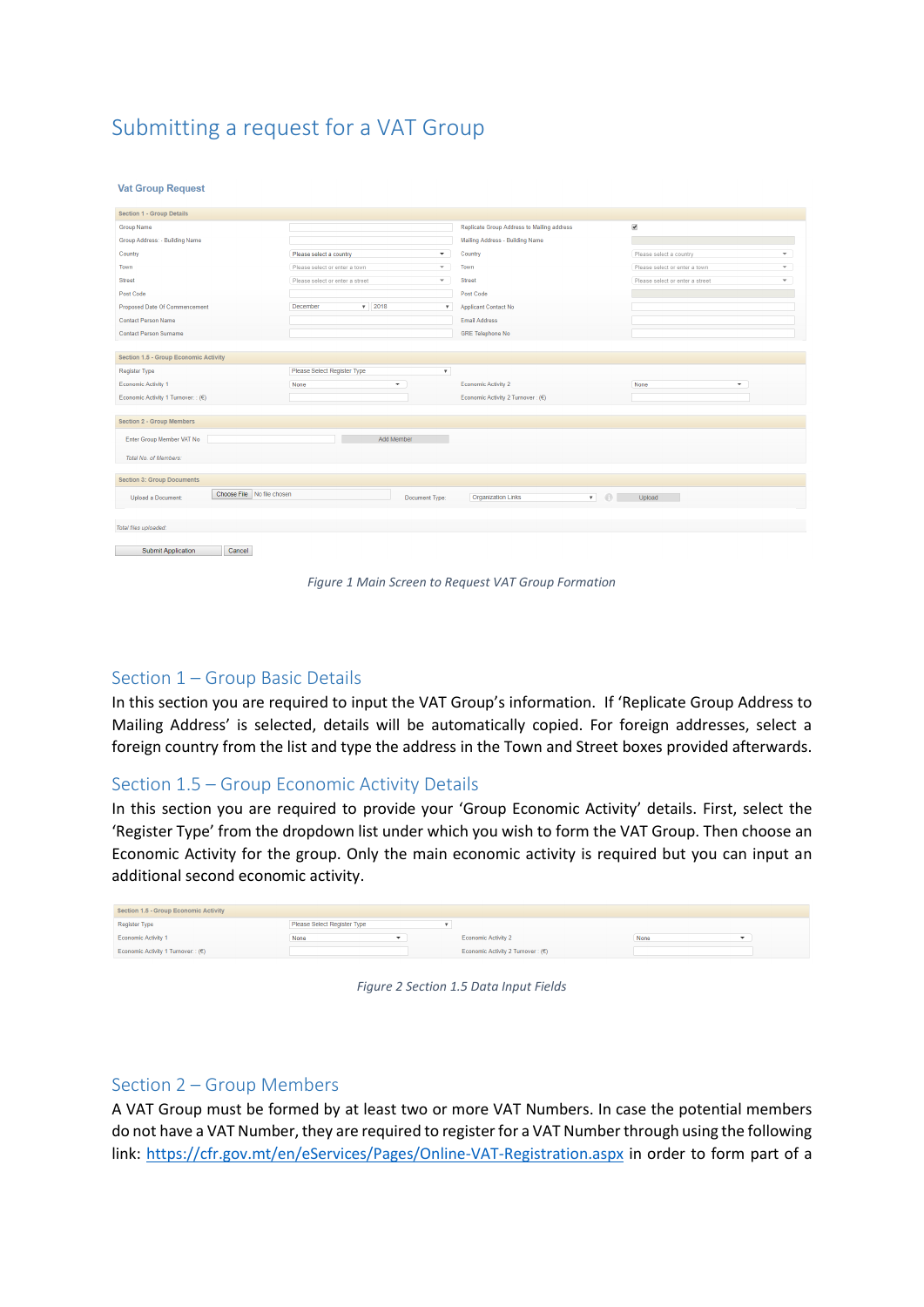VAT Group. One of these VAT Numbers must be selected as Reporting Entity (VAT Number responsible for all the group).

| <b>Section 2 - Group Members</b> |                         |        |  |  |  |  |  |  |  |
|----------------------------------|-------------------------|--------|--|--|--|--|--|--|--|
| Enter Group Member VAT No        | Add Member              |        |  |  |  |  |  |  |  |
| Total No. of Members: 2          |                         |        |  |  |  |  |  |  |  |
| <b>Group Member Vat No</b>       | <b>Reporting Entity</b> |        |  |  |  |  |  |  |  |
| the company of the company       |                         | Remove |  |  |  |  |  |  |  |
|                                  |                         | Remove |  |  |  |  |  |  |  |

*Figure 3 Example of Inclusion of Members (VAT Numbers) within your request*

#### <span id="page-3-0"></span>Section 3 – Group Documents

As part of the VAT Grouping registration, you are required to upload at least one document of each of the following types: Organisational Links, Economic Links, Financial Links, Copies of Licences and Letter of Authority. Further information about the document types, can be found under the information icon 'i' next to the dropdown list.

| <b>Section 3: Group Documents</b> |                            |                           |                           |                         |        |  |
|-----------------------------------|----------------------------|---------------------------|---------------------------|-------------------------|--------|--|
| <b>Upload a Document:</b>         | Choose File No file chosen | Document Type:            | <b>Organization Links</b> | $\mathbf{v}$<br>$-0.11$ | Upload |  |
|                                   |                            |                           |                           |                         |        |  |
| Total Documents Uploaded: 1       |                            |                           |                           |                         |        |  |
| Document Type                     |                            | <b>Document Name</b>      |                           |                         |        |  |
| Organization Links                |                            | VAT Grouping Testing.docx | View                      | Remove                  |        |  |
|                                   |                            |                           |                           |                         |        |  |
|                                   |                            |                           |                           |                         |        |  |



#### <span id="page-3-1"></span>Section 4 - Confirmation of Your Application

Once the registration is submitted successfully, you will receive an acknowledgement via email that your request was submitted to the Vat Grouping Unit (VGU). You will also be redirected to another page were you can view all the requests you submitted (as illustrated below).

| <b>Filter your results</b> |                                 |                        |              |  |  |  |  |
|----------------------------|---------------------------------|------------------------|--------------|--|--|--|--|
| Group Name:                | Clear<br>Search                 |                        |              |  |  |  |  |
| <b>Your requests</b>       |                                 |                        |              |  |  |  |  |
| <b>Group Name</b>          | <b>Status</b>                   | <b>Submission Date</b> |              |  |  |  |  |
| <b>Group A</b>             | <b>Pending Applicant Action</b> | 09/10/2018 13:00:23    | Edit<br>View |  |  |  |  |
| <b>Group B</b>             | Approved                        | 09/10/2018 13:05:14    | View         |  |  |  |  |
| <b>Group A</b>             | <b>Pending Applicant Action</b> | 15/10/2018 17:07:59    | Edit<br>View |  |  |  |  |
| Final Countdown Ltd        | Approved                        | 13/11/2018 10:53:51    | View         |  |  |  |  |
| <b>DDL Ltd</b>             | <b>Pending Applicant Action</b> | 13/11/2018 11:19:00    | Edit<br>View |  |  |  |  |
| <b>DTEST</b>               | Approved                        | 14/11/2018 14:47:46    | View         |  |  |  |  |
| Group A                    | Approved                        | 15/11/2018 13:52:19    | View         |  |  |  |  |
| <b>Today Group Ltd</b>     | <b>Group Disbanded</b>          | 16/11/2018 10:28:45    | View         |  |  |  |  |
| <b>Today Group Ltd RJ</b>  | Rejected                        | 16/11/2018 10:44:19    | View         |  |  |  |  |
| <b>Next Group</b>          | <b>Pending Applicant Action</b> | 16/11/2018 15:02:44    | Edit<br>View |  |  |  |  |
| 12                         |                                 |                        |              |  |  |  |  |

*Figure 5 VAT Group Request List Page*